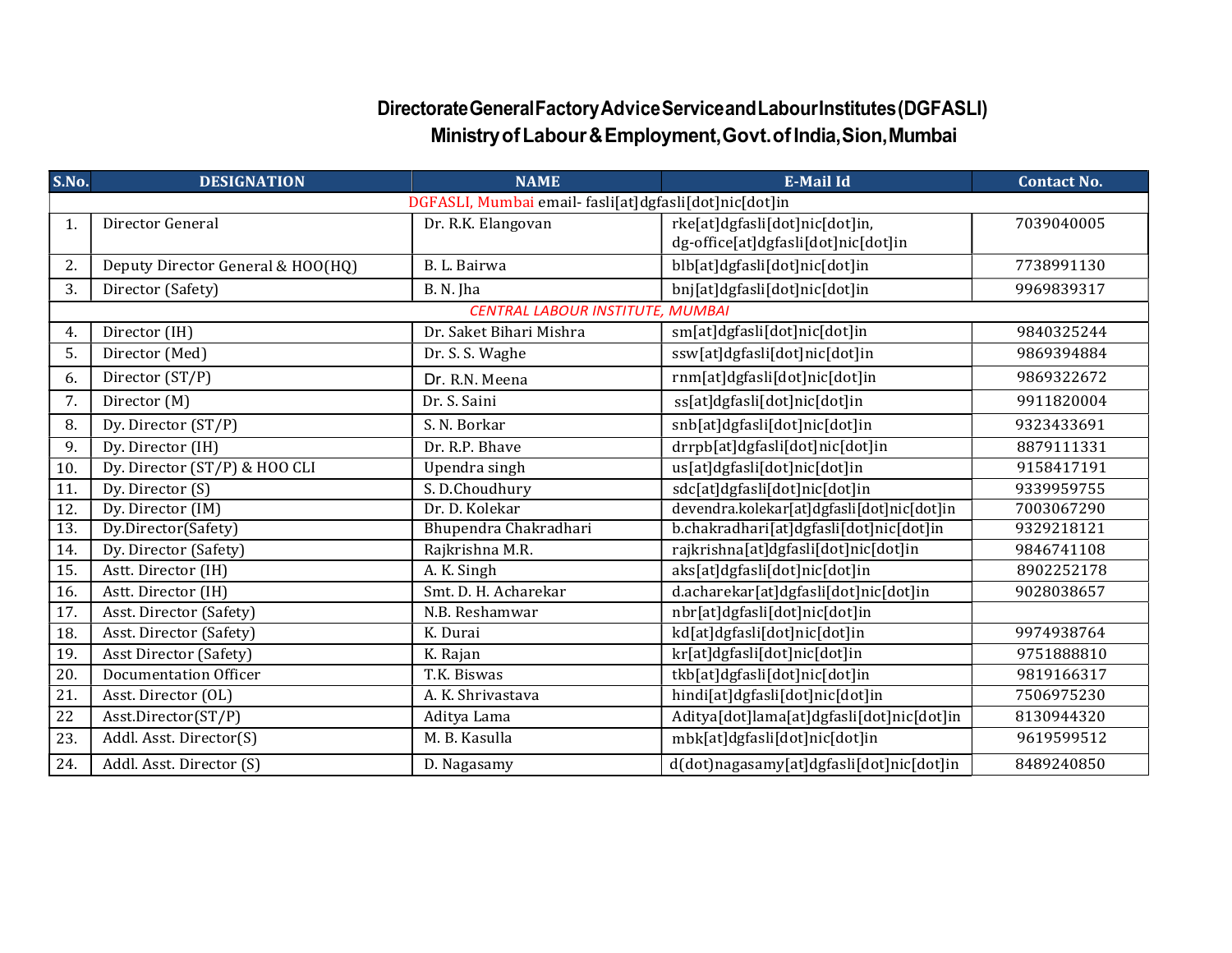|     |                                      |                                      | REGIONAL LABOUR INSTITUTE, KANPUR (Email-hoorli.kanpur[at]dgfasli[dot]nic[dot]in) |            |
|-----|--------------------------------------|--------------------------------------|-----------------------------------------------------------------------------------|------------|
| 25. | Dy. Director (Safety)                | S.K. Dwivedi                         | skd[at]dgfasli[dot]nic[dot]in                                                     | 9051876855 |
| 26. | Dy. Director (Medical) & HOO         | Dr. Arkaprabha Sau                   | arkasau[at]dgfasli[dot]nic[dot]in                                                 | 8981568707 |
| 27. | <b>Assistant Director (Safety)</b>   | Karunesh Srivastava                  | kas[at]dgfasli[dot]nic[dot]in                                                     | 9415190078 |
| 28. | <b>Assistant Director (A&amp;LE)</b> | Dinesh Chand                         | dc[at]dgfasli[dot]nic[dot]in                                                      | 9452522209 |
| 29. | <b>Assistant Director (Safety)</b>   | G. Sibananda                         | gs[at]dgfasli[dot]nic[dot]in                                                      | 8332993194 |
| 30. | <b>Assistant Director (IH)</b>       | P.G. Satpute                         | p.satpute[at]dgfasli[dot]nic[dot]in                                               | 8400670820 |
|     |                                      |                                      | REGIONAL LABOUR INSTITUTE, KOLKATA (Email-rli.kolkata[at]dgfasli[dot]nic[dot]in)  |            |
| 31. | Director (Safety) & HOO              | Tanoj Chandan                        | tc[at]dgfasli[dot]nic[dot]in                                                      | 9757222953 |
| 32. | Dy. Director (Safety)                | A.K. Chakraborty                     | akc[at]dgfasli[dot]nic[dot]in                                                     | 9451014069 |
| 33. | Dy. Director (IM)                    | Dr. Sushant Kumar                    | drsushant.kumar[at]dgfasli[dot]nic[dot]in                                         | 7504008770 |
| 34. | Adm. Officer                         | S. B. Chakraborty                    | sbc[at]dgfasli[dot]nic[dot]in                                                     | 9474212136 |
| 35. | Asst. Director (IH)                  | S.M Chaugule                         | smc[at]dgfasli[dot]nic[dot]in                                                     | 8108308771 |
|     |                                      | REGIONAL LABOUR INSTITUTE, CHENNAI   |                                                                                   |            |
| 36. | Director (Safety) & HOO              | G.P. Nijalingappa                    | gpn[at]dgfasli[dot]nic[dot]in                                                     | 9444440391 |
| 37. | Asst. Director (IH)                  | Dr. Nitin Gedam                      | nitin.gedam[at]dgfasli[dot]nic[dot]in                                             | 8178726356 |
| 38. | Asst. Director (Safety)              | <b>B.</b> Chakraborty                | bc[at]dgfasli[dot]nic[dot]in                                                      | 9437757208 |
| 39. | Dy. Director (IM)                    | Dr. Anjani Kumar                     | anjanikumar[at]dgfasli[dot]nic[dot]in                                             | 7007210710 |
| 40. | Addl. Asst. Director(Safety)         | D. Gnanasundaram                     | dgn[at]dgfasli[dot]nic[dot]in                                                     | 9445812159 |
| 41. | Addl. Asst. Director(Safety)         | B. Chenchalrao                       | b.chenchalrao[at]dgfasli[dot]nic[dot]in                                           | 9840203259 |
|     |                                      | REGIONAL LABOUR INSTITUTE, FARIDABAD |                                                                                   |            |
| 42. | Director (S) & HOO                   | Sumit Roy                            | sr[at]dgfasli[dot]nic[dot]in                                                      | 9819476579 |
| 43. | Dy. Director (Safety)                | H.M. Bhandari                        | hmb[at]dgfasli[dot]nic[dot]in                                                     | 9930821365 |
| 44. | Asst. Director (IH)                  | V.M. Markar                          | vmm[at]dgfasli[dot]nic[dot]in                                                     | 8376921472 |
| 45. | Addl. Asst. Director (Safety)        | Sanjeev Kumar                        | sk[at]dgfasli[dot]nic[dot]in                                                      | 9432144318 |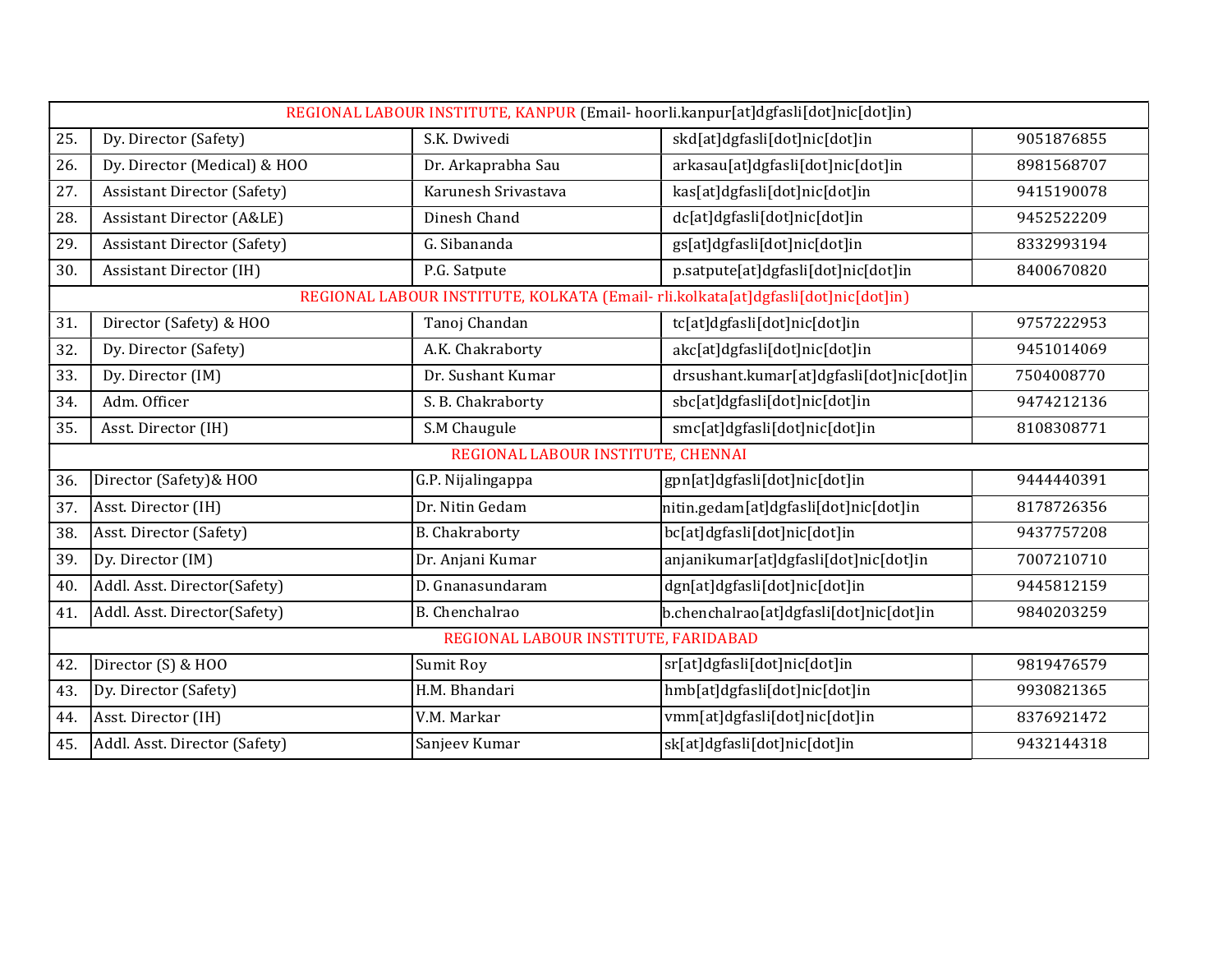|     |                               | REGIONAL LABOUR INSTITUTE, SHILLONG            |                                              |            |
|-----|-------------------------------|------------------------------------------------|----------------------------------------------|------------|
| 46. | Asst. Director (Safety)       | A.V. Jambhe                                    | avj [at]dgfasli[dot]nic[dot]in               | 9324243140 |
|     |                               | <b>INSPECTORATE DOCK SAFETY, MUMBAI</b>        |                                              |            |
| 47. | Asst. Director (Safety)       | V.J. Gonsalves                                 | vjg[at]dgfasli[dot]nic[dot]in                | 9892098006 |
|     | Addl. Asst. Director (S)      | P. N. Patil                                    | pnp[at]dgfasli[dot]nic[dot]in                | 8976720670 |
|     |                               | INSPECTORATE DOCK SAFETY, JNPT, NAVI MUMBAI    |                                              |            |
| 48. | Asst. Director (Safety)       | <b>B.S. Chavan</b>                             | bsc[at]dgfasli[dot]nic[dot]in                | 7387146786 |
| 49. | Addl. Asst. Director (S)      | Surendranath Amalakanti                        | surendranath[dot]a[at]dgfasli[dot]nic[dot]in | 9948904140 |
|     |                               | <b>INSPECTORATE DOCK SAFETY, KANDALA</b>       |                                              |            |
| 50. | Asst. Director (S)            | Samir Pandey                                   | sp[at]dgfasli[dot]nic[dot]in                 | 8655775051 |
| 51. | Addl. Asst. Director (S)      | Somashekhar B. Bajaramath                      | s[dot]bajaramath[at]dgfasli[dot]nic[dot]in   | 7406662020 |
|     |                               | <b>INSPECTORATE DOCK SAFETY, KOLKATA</b>       |                                              |            |
| 52. | Dy. Director $(S)$            | D.K.Saxena                                     | dks[at]dgfasli[dot]nic[dot]in                | 8285412802 |
| 53. | Addl. Asst. Director (S)      | Brijendra Kumar                                | b(dot)kumar(at)dgfasli[dot]nic[dot]in        | 8096415412 |
|     |                               | <b>INSPECTORATE DOCK SAFETY, Visakhapatnam</b> |                                              |            |
| 54. | Asst. Director (Safety)       | G. Ganeswararao                                | ggr[at]dgfasli[dot]nic[dot]in                | 9380352771 |
|     |                               | <b>INSPECTORATE DOCK SAFETY, Paradip</b>       |                                              |            |
| 55. | Addl. Asst. Director (Safety) | Gopinath B.                                    | b[dot]gopi[at]dgfasli[dot]nic[dot]in         | 8098856432 |
|     |                               | <b>INSPECTORATE DOCK SAFETY, TUTICORIN</b>     |                                              |            |
| 56. | Asst. Director (Safety)       | Nag Mani Mishra                                | nmm[at]dgfasli[dot]nic[dot]in                | 9444509556 |
|     |                               | <b>INSPECTORATE DOCK SAFETY, NEW MANGLORE</b>  |                                              |            |
| 57. | Asst. Director (Safety)       | <b>Milind Barhate</b>                          | mb[at]dgfasli[dot]nic[dot]in                 | 9869277266 |
| 58. | Addl. Asst. Director (Safety) | Priyabrata Shaw                                | priyabrata[at]dgfasli[dot]nic[dot]in         | 7008237968 |
|     |                               | <b>INSPECTORATE DOCK SAFETY, COCHIN</b>        |                                              |            |
| 59. | Addl. Asst. Director(Safety)  | K.P. Sreekumar                                 | kps[at]dgfasli[dot]nic[dot]in                | 9869204934 |
|     |                               |                                                |                                              |            |